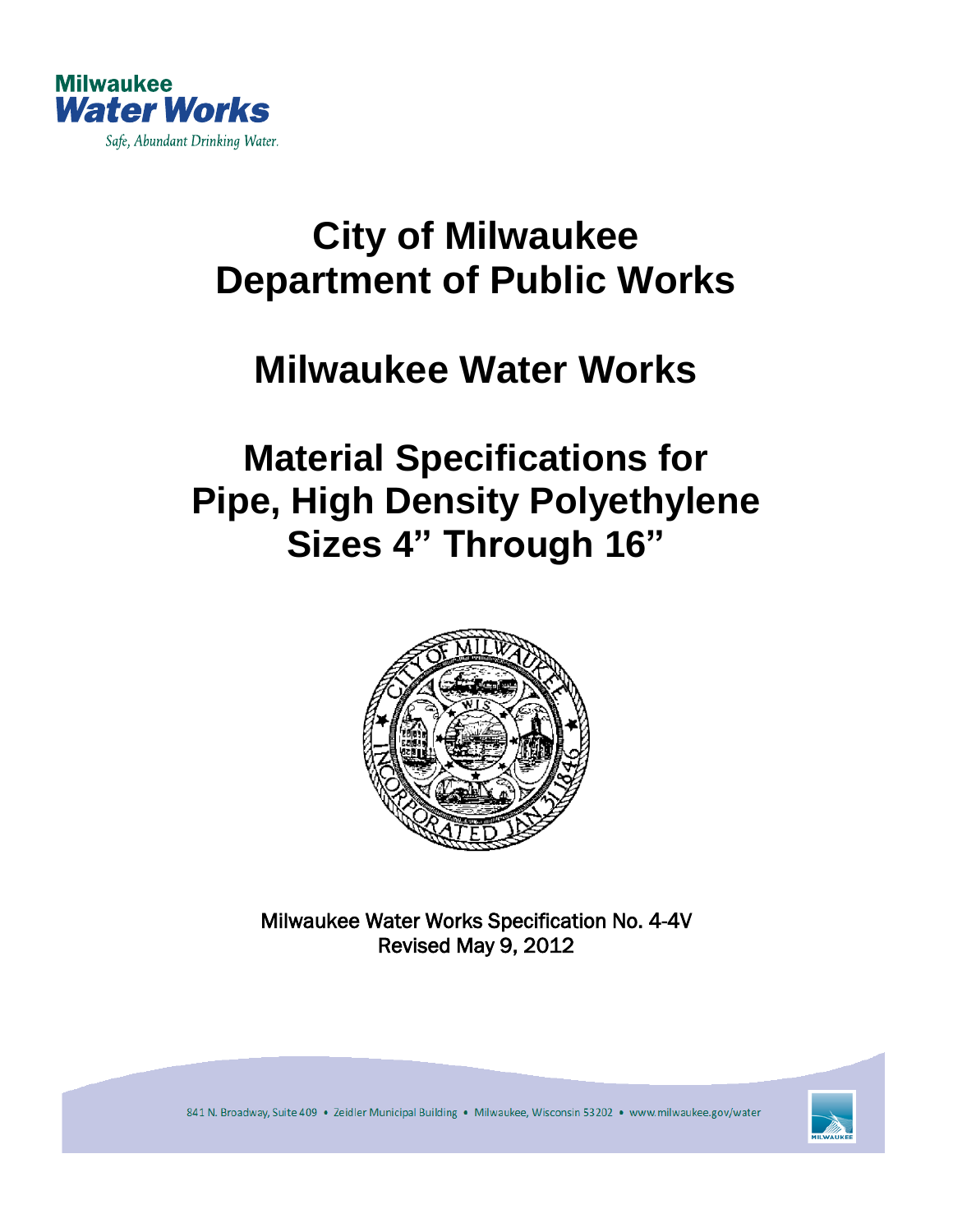I. GENERAL REQUIREMENTS: Vendors providing materials shall comply with the latest version of City of Milwaukee Specification No. 70b-D-7, except as modified herein. MATERIAL FURNISHED UNDER THIS SPECIFICATION SHALL BE MANUFACTURED IN THE UNITED STATES.

### II. TECHNICAL REQUIREMENTS

- A. Description: Material used for the manufacture of polyethylene pipe and fittings shall be extra high molecular weight, high density polyethylene (HDPE) 3608 polyethylene resin with a 73° F hydrostatic design basis of 1600 psi.
- B. NSF 61 Approval: All materials furnished to the Milwaukee Water Works and which will be in direct or indirect contact with potable drinking water shall be in compliance with NSF 61 Drinking Water System Components - Health Effects.
- C. Standards: Unless otherwise stated, Pipe and accessories furnished hereunder shall conform to the latest revisions of the following:

AWWA C906 Standard for Polyethylene Pressure Pipe and Fittings, 4 In. through 63 In. for Water Distribution and Transmission AWWA M55 Manual of Water Supply Practices, PE Pipe – Design and Installation PPI Handbook of Polyethylene Pipe PPI TR-33 Generic Butt Fusion Joining Procedure for Field Joining of Polyethylene Pipe City of Milwaukee Specification for Horizontal Directional Drilling (HDD)

#### D. Design Features - Pipe

- 1. Materials
	- a. Pipe supplied under this specification shall have a nominal ductile iron outside diameter (DIOD) unless otherwise specified.
	- b. Polyethylene pipe shall be made from HDPE material having a material designation code of PE3608 or higher.
	- c. The dimension ratio (DR) of the pipe shall be 11.
	- d. HDPE pipe shall be rated for use at a pressure class of 160 psi.
- 2. Marking of Pipe
	- a. Pipe shall be continuously marked with durable printing including the following information:
		- Nominal size
		- Dimension Ratio
		- Pressure Class, psi
		- Manufacturer's Name and Product Series
		- Standard Material Code Designation
		- AWWA Standard Designation Number
		- Plant Code and Extruder
		- Production Date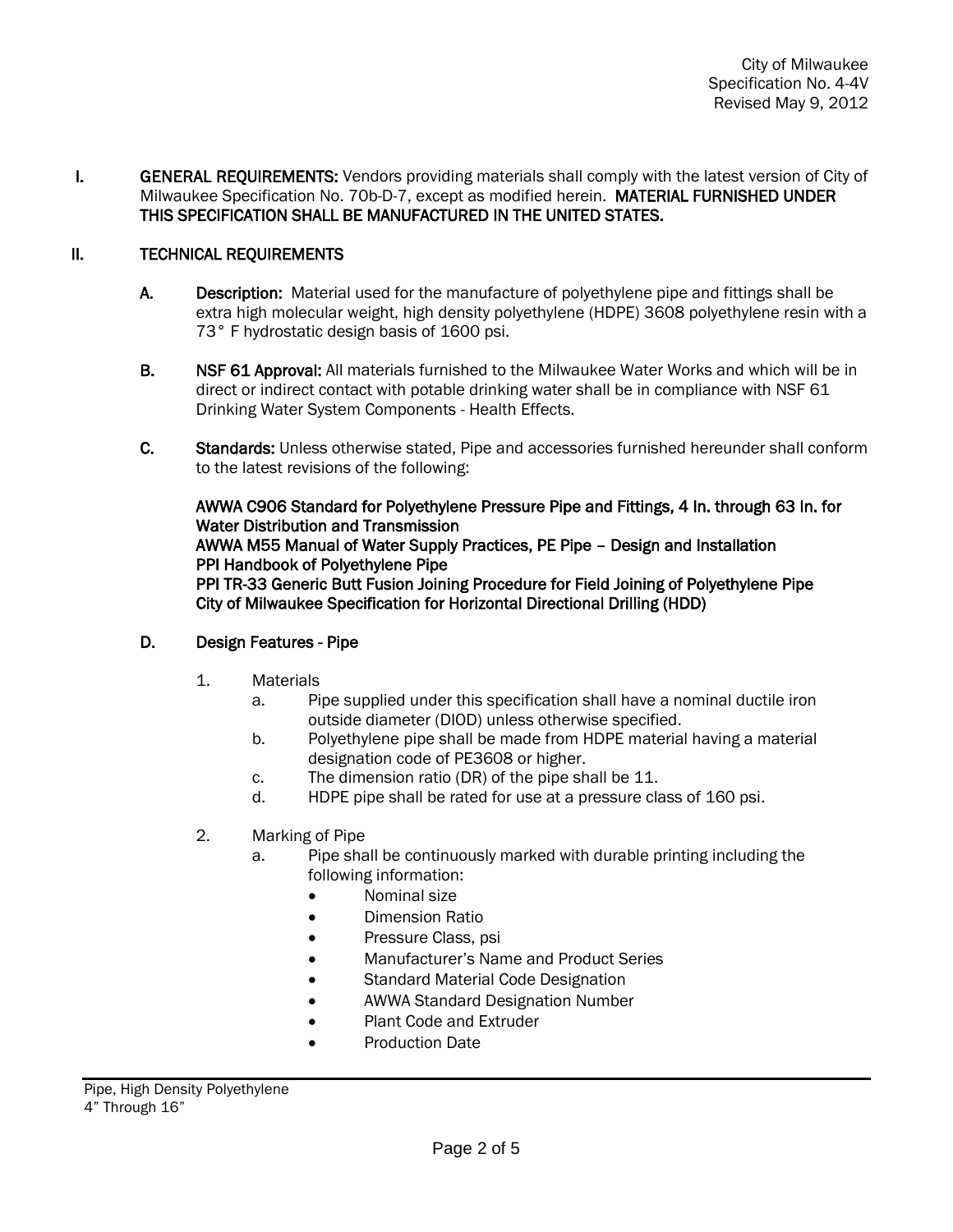- b. Any pipe that is illegibly marked shall be rejected.
- c. The pipe shall have blue colored print lines, colored stripes or a coextruded color indicating that the pipe is used for potable water.

#### E. Design Features - Accessories

- 1. HDPE Mechanical Joint adapters
	- a. Shall have material designation code of PE3608 or higher.
	- b. The DR shall be 9 unless otherwise specified.
	- c. HDPE mechanical joint adapters shall conform to C906 for connections to ductile iron pipe and fittings.
	- d. Stainless steel internal stiffeners for transition of dissimilar material.
- 2. Tracer Wire
	- a. In open cut installations, #12 HMWPE blue jacket copper wire suitable for underground burial shall be provided by the contractor.
	- b. In directional bore installations, #10 or #8 HMWPE blue jacket copper wire suitable for underground burial shall be provided by the contractor.
- 3. Electrofusion saddles
	- a. Services connections for 2" and smaller shall be made using electrofusion saddles.
	- b. Saddles shall have an AWWA "CC" threaded outlet.
	- c. Saddles shall be made of HDPE with a minimum material designation code of PE 3608.

#### F. Installation

- 1. Joining
	- a. Pipe shall be joined by the butt fusion procedure as identified in PPI TR-33.
	- b. The heat fusion equipment and the joining procedures shall meet all conditions recommended by the pipe manufacturer.
	- c. The contractor shall furnish evidence that thermal fusion be conducted by personnel that have received proper training in the use of fusion equipment according to the recommendations of the pipe supplier and fusion equipment supplier as specified under Section III E.
	- d. Before joining, surfaces must be clean and dry.
	- e. Handsaws or unlubricated chain saws shall accomplish pipe cutting.
	- f. Butting ends of pipe shall be milled square prior to fusing and have the same DR ratio.
	- g. Installation of butt-fused pipe shall not commence until a trial fusion has passed the bent strap test. The test shall be performed by the contractor according to the manufacturer's recommendation and witnessed by the City of Milwaukee inspector.
	- h. The City of Milwaukee inspector shall visually inspect each fusion joint and shall conduct random non-destructive inspections as appropriate.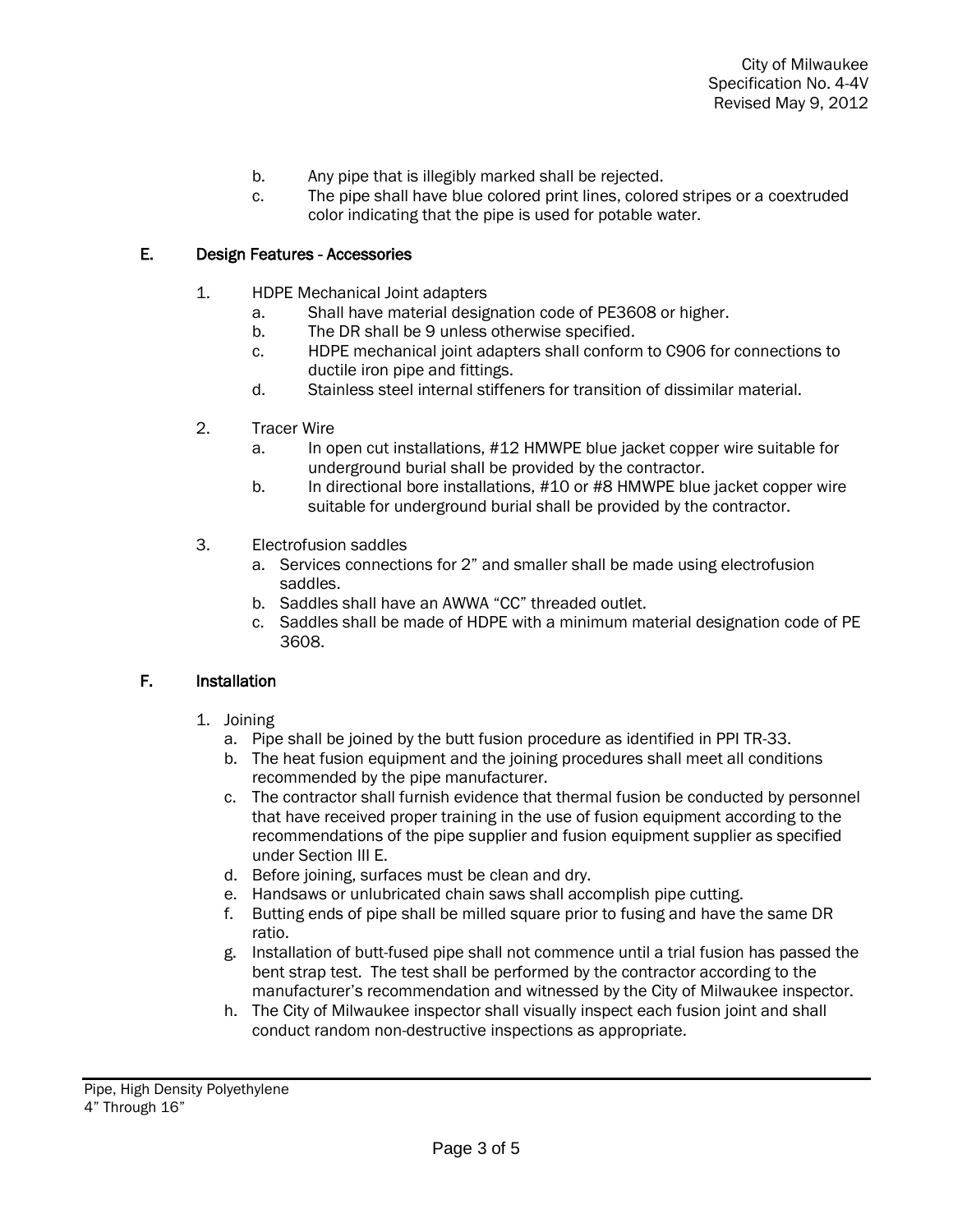- i. A butt fused HDPE mechanical joint adapter with a stainless steel internal stiffener shall be used as the transition for dissimilar materials.
- 2. Anchoring
	- a. HDPE pipe shall be restrained to all non-polyethylene mechanical connections with a concrete wall anchor and an in-line joint restraint as shown in Milwaukee Water Works Specification Drawing Nos. HDPE-1, HDPE-2 and HDPE-3.
- 3. Tracer Wire Installation
	- a. In open cut installations, the contractor shall lay insulated #12 HMWPE blue jacket copper wire directly over the water main. The wire must be attached to the pipe at regular intervals to ensure it stays in place during backfill. Blue identification ribbon shall be installed at approximately 1-2' above the water main.
	- b. In directional bore installations, #10 or #8 HMWPE blue jacket copper wire must be attached to the main.
	- c. At each valve and hydrant, the wire shall be brought to ground level as shown in Milwaukee Water Works Specification Drawing No. HDPE-3. At valves, the wire shall be brought to one foot below ground level on the inside of the valve box and the wire looped and knotted to keep this elevation. The wire is to have 12 inches minimum of loop inside of the valve box riser.
	- d. Any splices shall be soldered and taped with mastic electrical splicing tape, Scotch® 23 or equivalent.
	- e. The Contractor must ensure that the wire is intact by performing a continuity test after installation is completed.

## III. QUALITY ASSURANCE

- A. The pipe or fitting manufacturer's production facilities shall be open for inspection with a reasonable advanced notice.
- B. No polyethylene pipe or fittings shall be accepted for use in the Milwaukee Water Works after two years from the date of manufacture.
- C. Submissions to the Milwaukee Water Works shall include the results of material testing that are required by AWWA C906.
- D. Submissions to the City of Milwaukee inspector shall include the manufacturer's recommendation for installation.
- E. Submissions to the City of Milwaukee inspector shall include the names and project lists for the contractor's fusion equipment operators and supervisors including the years of experience with the type of equipment.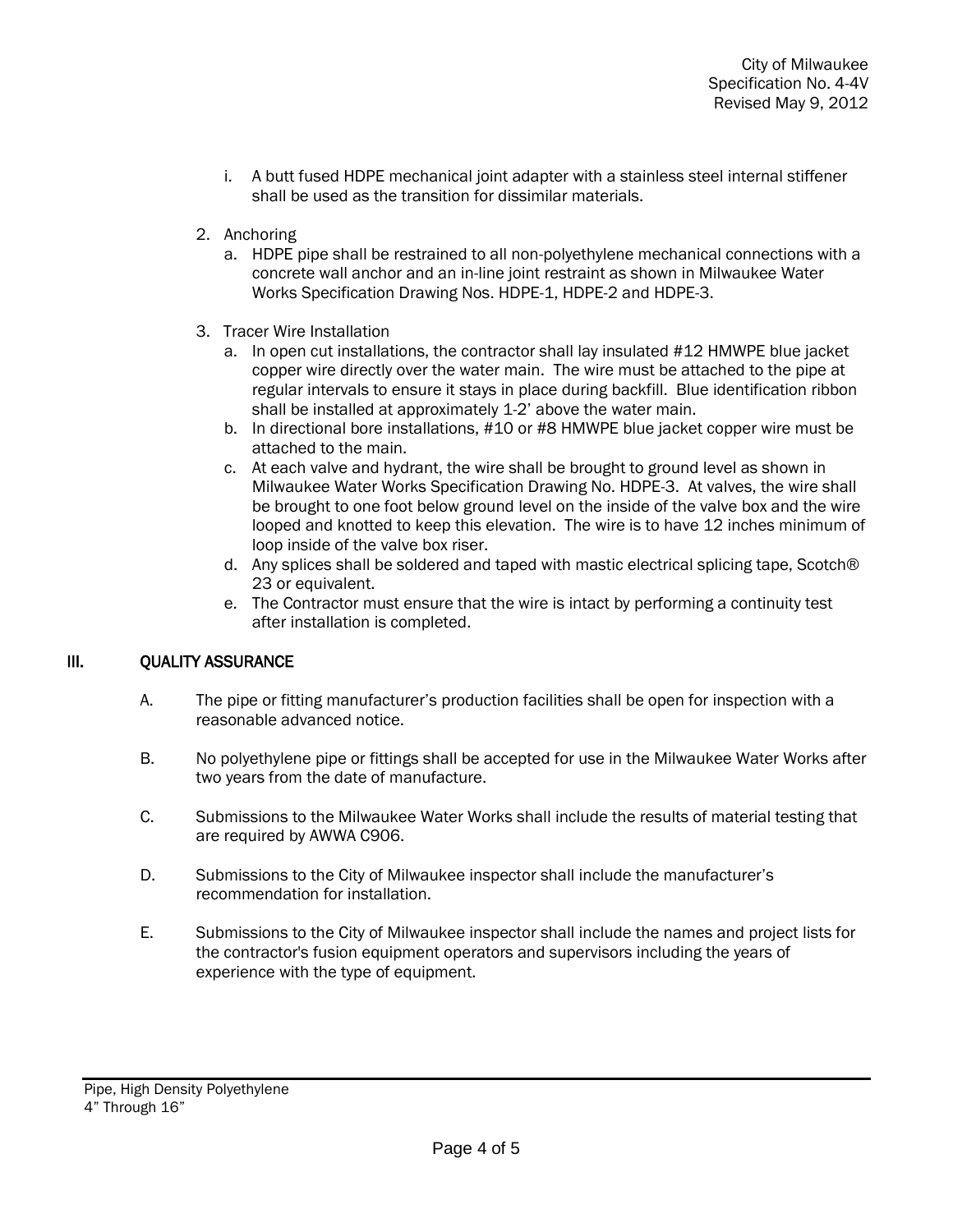### IV. MATERIAL INSPECTION

- A. All certifications required under Section III C shall be submitted before any material is inspected.
- B. The Superintendent of Milwaukee Water Works or a duly authorized representative will inspect all materials under this specification.
- C. The Milwaukee Water Works shall be given at least four (4) working days notice for scheduling of material inspection.
- D. At the time of inspection, the contractor shall be prepared to provide pipe samples for physical laboratory tests.
- E. Any material found not conforming to this specification will be rejected.
- F. Replacement materials shall conform to all the requirements of this specification.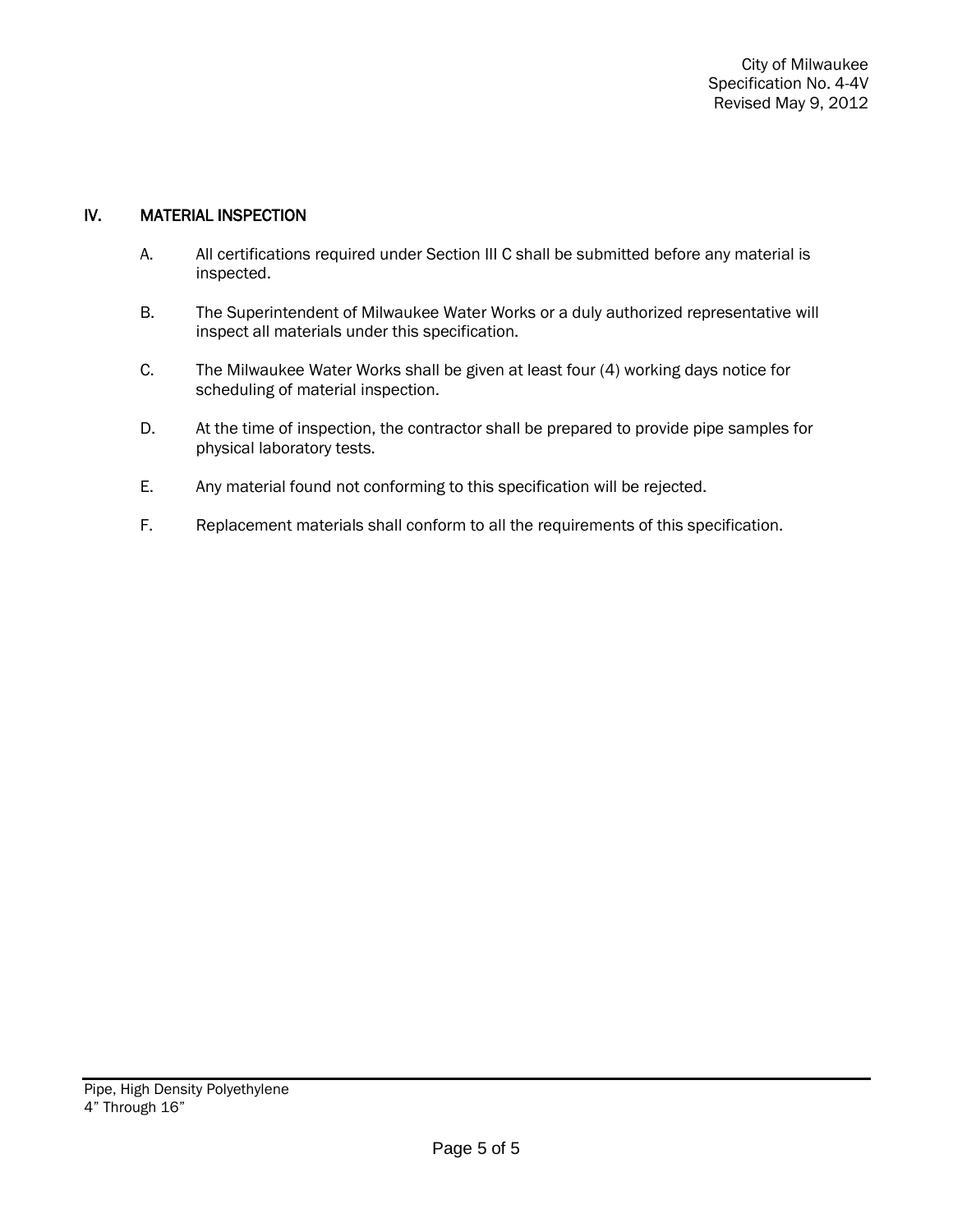

#### NOTE:

DUAL PURPOSE SLEEVE (MECHANICAL JOINT) TO BE USED WITH CAST IRON PIPE STANDARD SLEEVE (MECHANICAL JOINT) TO BE USED WITH DUCTILE IRON PIPE AND



NOT TO SCALE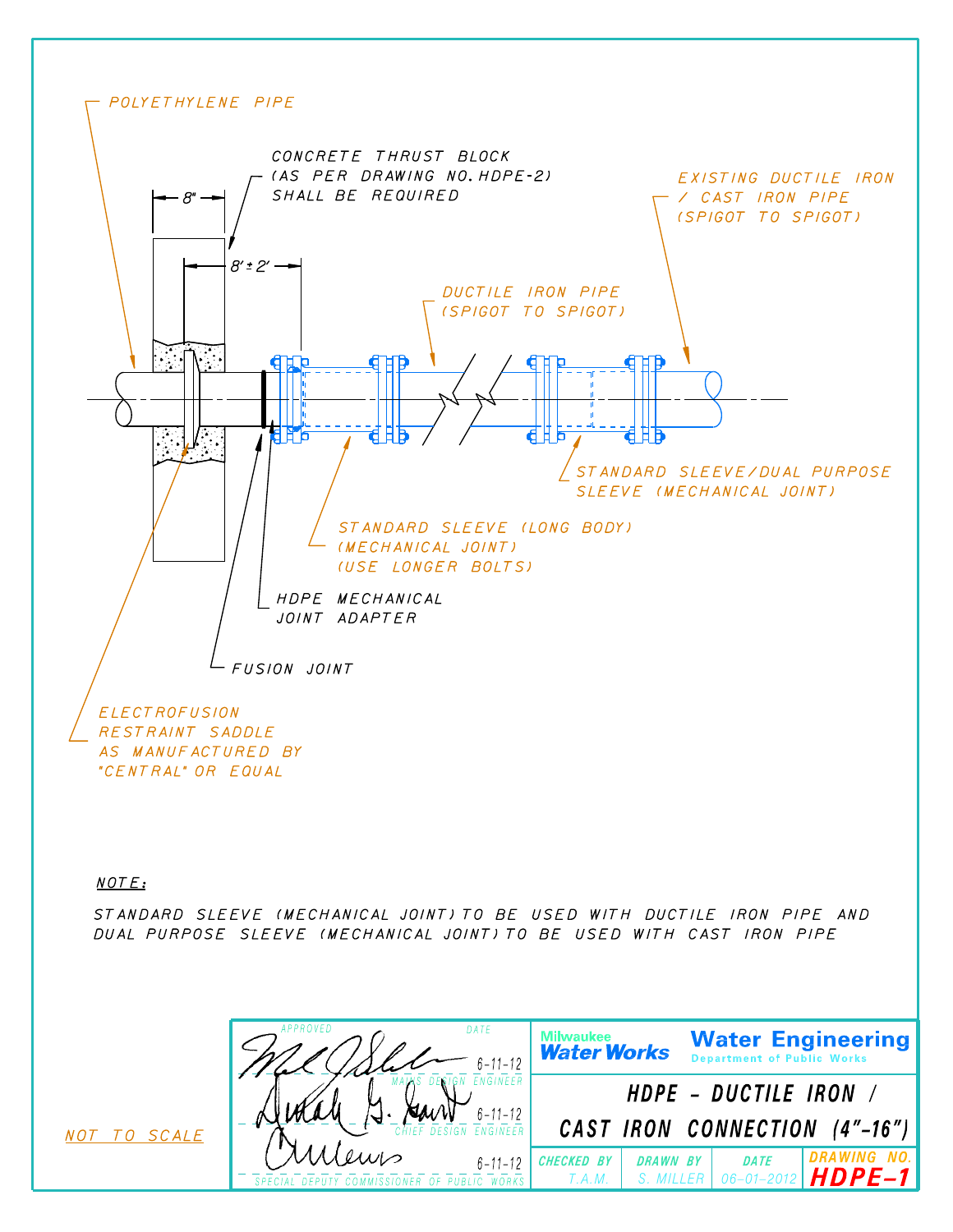